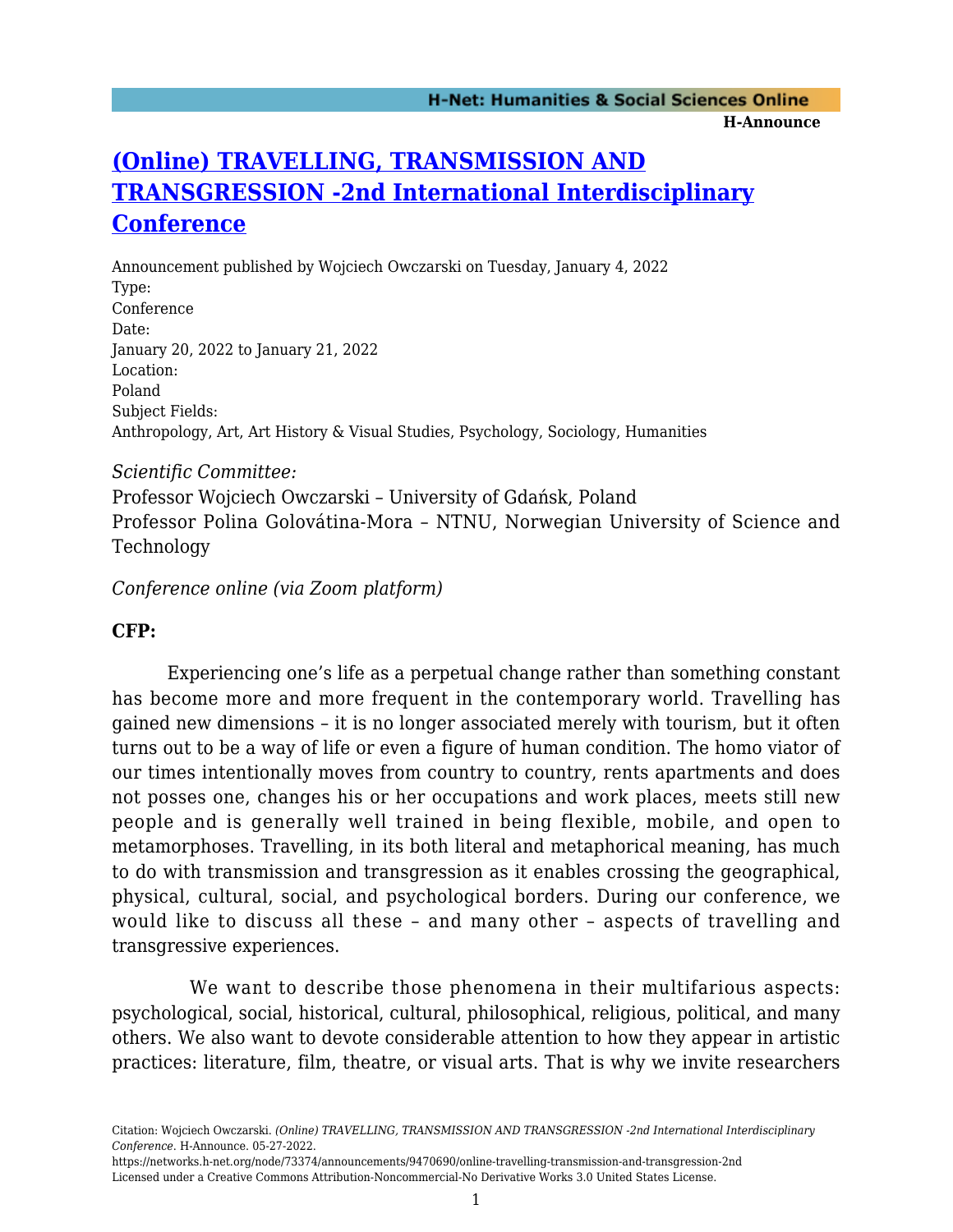#### **H-Net: Humanities & Social Sciences Online H-Announce**

representing various academic disciplines, such as anthropology, history, psychology, psychoanalysis, sociology, politics, philosophy, literary studies, theatre studies, film studies, memory studies, gender studies, and postcolonial studies.

 Different forms of presentations are encouraged, including case studies, theoretical investigations, problem-oriented arguments, and comparative analyses.

 We will be happy to hear from both experienced scholars and young academics at the beginning of their careers as well as doctoral and graduate students. We also invite all persons interested in participating in the conference as listeners, without giving a presentation.

We hope that due to its interdisciplinary nature, the conference will bring many interesting observations on and discussions about the role of travelling, transmission, and transgression in the past and in the present-day world.

Our repertoire of suggested topics includes but is not restricted to:

# **I. Individual experiences**

- Travelling as a distraction
- Travelling and tourism
- Travelling as a way of life
- Living in between
- Liminal spaces
- Limit situations
- Transgressive experiences
- Borderline personality

https://networks.h-net.org/node/73374/announcements/9470690/online-travelling-transmission-and-transgression-2nd Licensed under a Creative Commons Attribution-Noncommercial-No Derivative Works 3.0 United States License.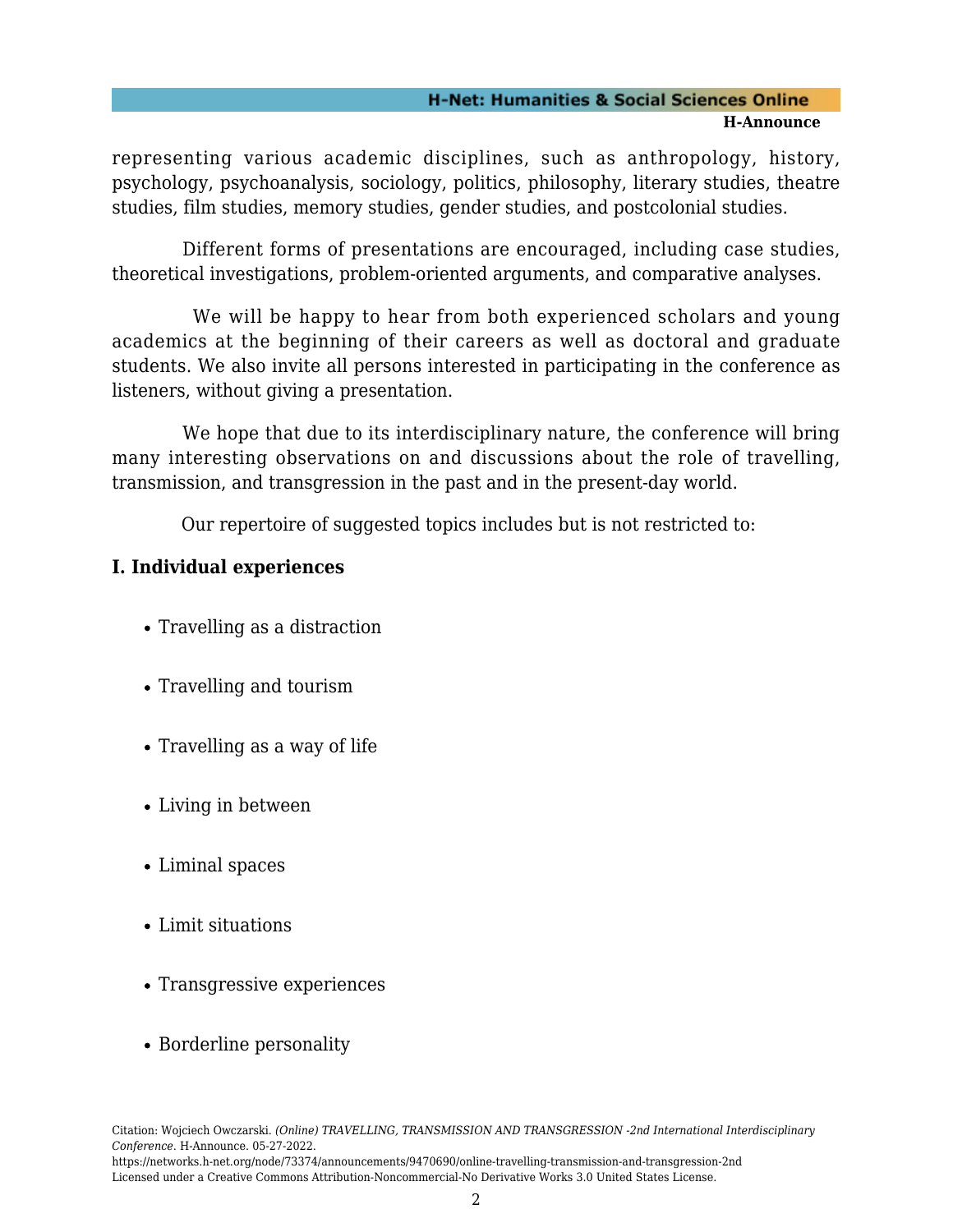## **H-Net: Humanities & Social Sciences Online**

**H-Announce** 

- Travelling and cognition
- Travelling and education
- Travelling and spiritual growth
- Solo travelling
- Travelling and family life

## **II. Collective experiences**

- Travelling and multiculturalism
- Transmission of cultural values
- Travelling and tolerance
- Travelling and xenophobia
- Transgressive identity of societies
- Travelling and migration
- Forced travelling
- Travelling and economy
- Travelling and job market

# **III. Pandemic experiences**

Citation: Wojciech Owczarski. *(Online) TRAVELLING, TRANSMISSION AND TRANSGRESSION -2nd International Interdisciplinary Conference*. H-Announce. 05-27-2022.

https://networks.h-net.org/node/73374/announcements/9470690/online-travelling-transmission-and-transgression-2nd Licensed under a Creative Commons Attribution-Noncommercial-No Derivative Works 3.0 United States License.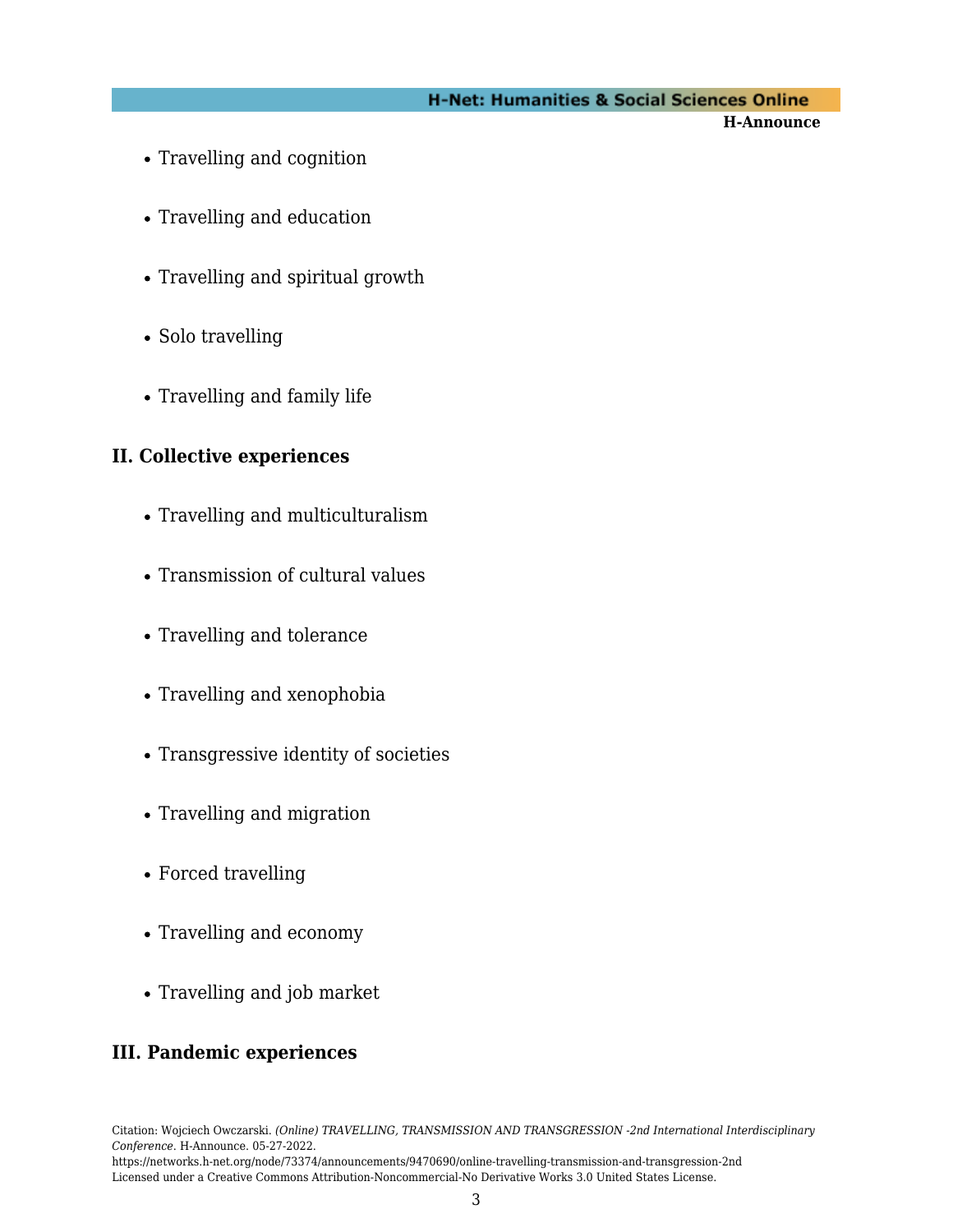#### **H-Net: Humanities & Social Sciences Online**

**H-Announce** 

- Travelling in the time of COVID-19
- Isolation
- Social distance
- Motionlessness
- Transmission of the virus

#### **IV. Past experiences**

- History of travelling and tourism
- Known travellers
- Travelling and geographical discoveries
- Travelling and colonialism
- Travelling and time

#### **V. Artistic experiences**

- Travel diaries
- Travel as a literary motif
- Travelling in Bildungsroman
- Road movies

https://networks.h-net.org/node/73374/announcements/9470690/online-travelling-transmission-and-transgression-2nd Licensed under a Creative Commons Attribution-Noncommercial-No Derivative Works 3.0 United States License.